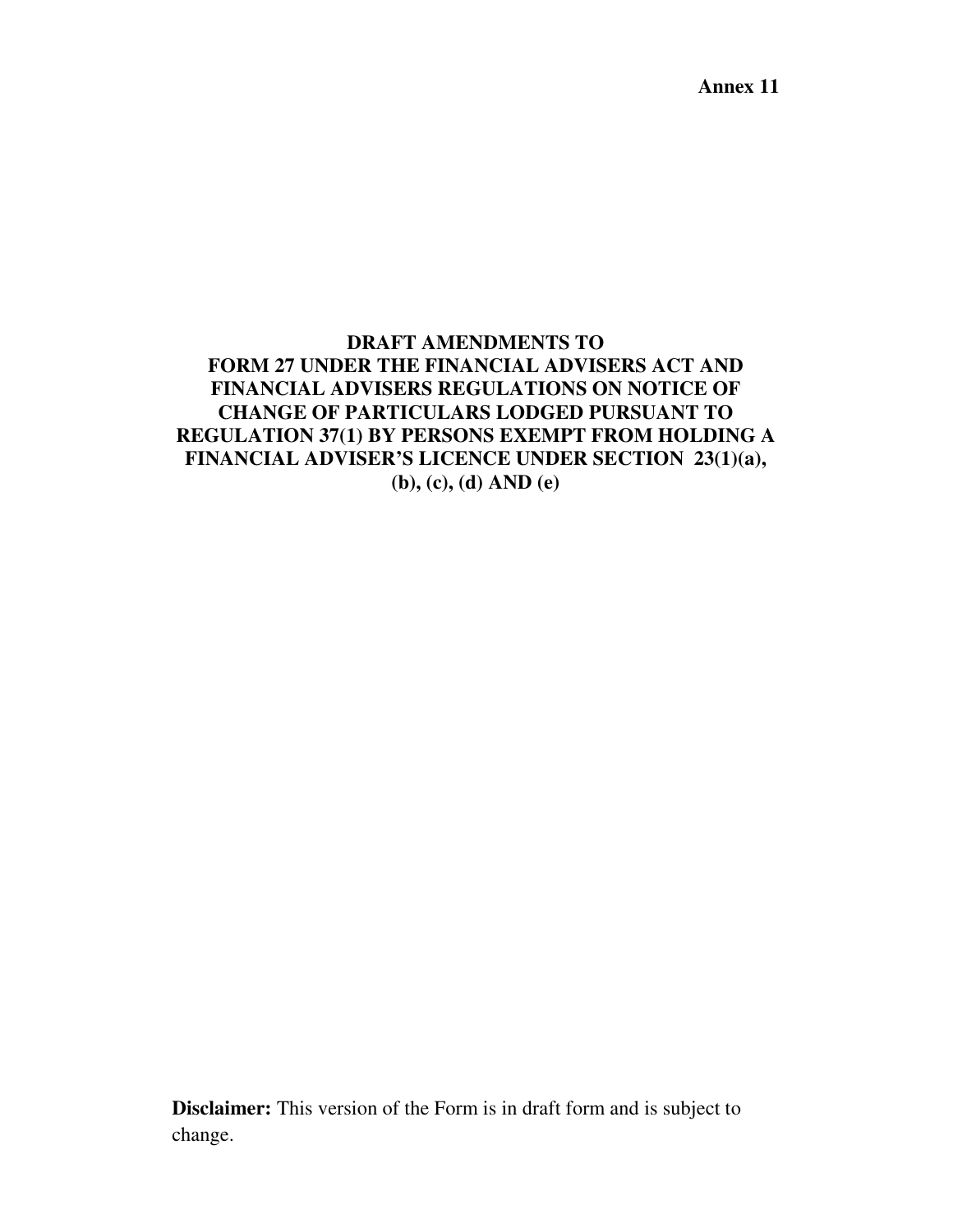| FINANCIAL ADVISERS ACT<br>(Cap. 110)                                                                                                                                                                             | <b>FORM</b> |
|------------------------------------------------------------------------------------------------------------------------------------------------------------------------------------------------------------------|-------------|
| FINANCIAL ADVISERS REGULATIONS (Rg 2)                                                                                                                                                                            |             |
| <b>NOTICE OF CHANGE OF PARTICULARS</b><br><b>LODGED PURSUANT TO REGULATION 37(1) BY</b><br>PERSONS EXEMPT FROM HOLDING A FINANCIAL<br><b>ADVISER'S LICENCE UNDER SECTION 23(1)(a), (b),</b><br>(c), (d), AND (e) |             |
|                                                                                                                                                                                                                  |             |

#### *Explanatory Notes*

- (1) Please read the explanatory notes and questions carefully before completing and lodging the notification form with the Monetary Authority of Singapore ("the Authority").
- (2) All questions must be answered. If a question is not applicable, please mark "N.A." in the space provided. Should there be insufficient space for your answers, please attach annex(es) which should be identified as such and signed by the signatories to this notification.
- (3) Where there is an asterisk (\*), please delete whichever is inapplicable.
- (4) Please tick  $(\checkmark)$  in the relevant boxes where appropriate.
- (5) In this Form, "exempt financial institution" refers to a person exempt from holding a financial adviser's licence under section  $23(1)(a)$ , (b), (c), (d) or (e) of the Financial Advisers Act (Cap. 110) ["the Act"].

## FOR OFFICIAL USE ONLY

Notification received on: Remarks:

Revised  $[xx]$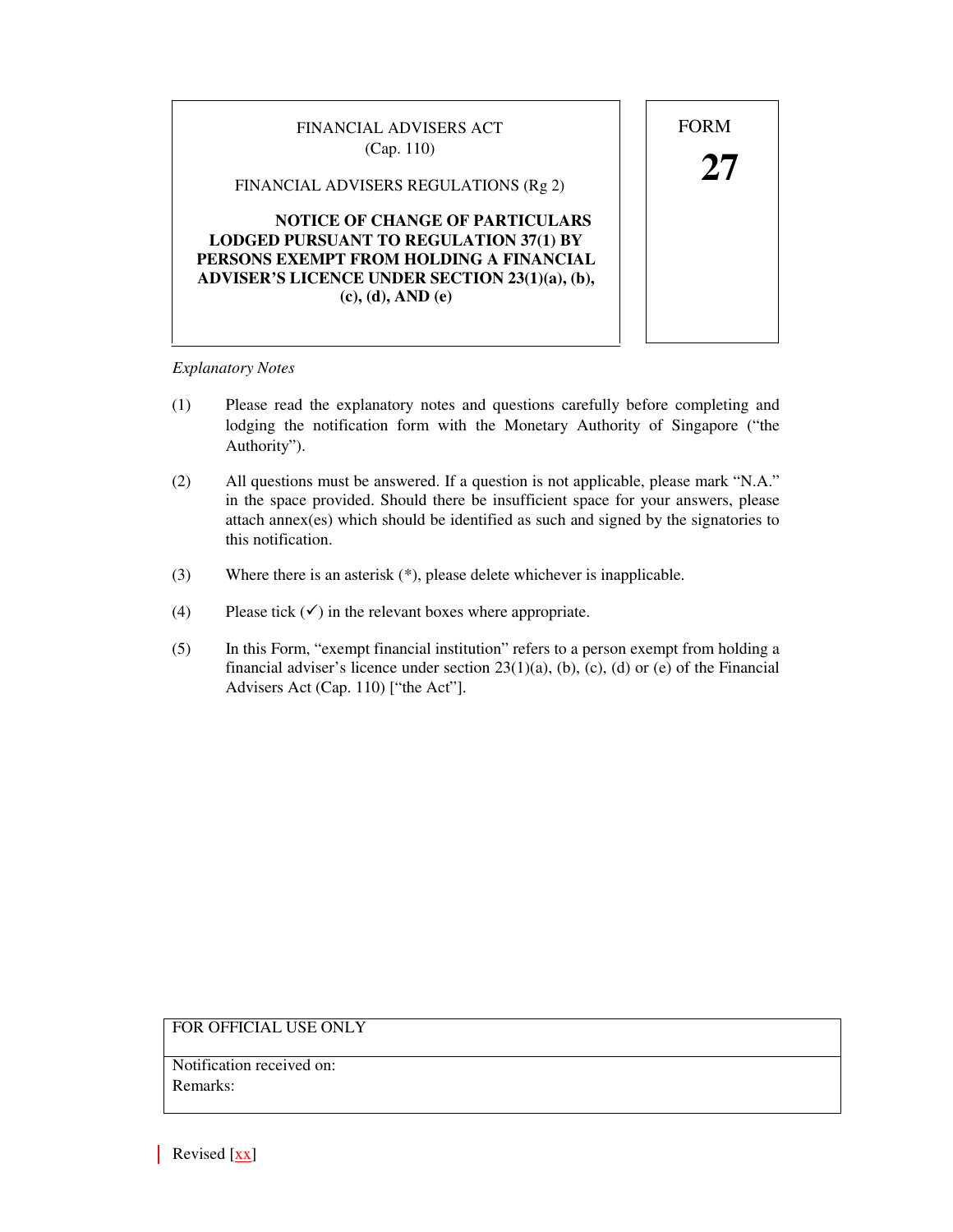#### **I INFORMATION ON EXEMPT FINANCIAL INSTITUTION**

Name of exempt financial institution :

(If its name has been changed, state the name as previously furnished to the Authority)

Notice is hereby given that, with effect from \_\_\_\_\_\_\_\_\_\_\_\_\_\_\_\_\_\_\_\_\_\_\_\_\_\_\_\_\_\_\_\_\_\_ (dd/mm/yy), the following particulars of the abovementioned exempt financial institution have been changed.

### **Note: Only those particulars which have been changed since the date such particulars were last furnished to the Authority need to be stated.**

| 1.  | Name of exempt financial institution          |                |  |
|-----|-----------------------------------------------|----------------|--|
| 2.  | Principal address where the business operates | $\ddot{\cdot}$ |  |
| 3.  | Telephone number/fax number                   |                |  |
| 4.  | URL of webpage (if any)                       | $\bullet$      |  |
| .5. | E-mail address                                | $\bullet$      |  |
| 6.  | Financial year end                            |                |  |

- 7. Please indicate the status of the exempt financial institution:
	- $\Box$  a bank licensed under the Banking Act (Cap.19)
	- $\Box$  a merchant bank approved as a financial institution and approved to carry on a business of providing any financial advisory service under the Monetary Authority of Singapore Act (Cap.186)
	- □ a company or <u>co-operative</u> society licensed or registered under the Insurance Act (Cap.142)
	- $\Box$  a holder of a capital markets services licence under the Securities and Futures Act (Cap. 289)
	- $\Box$  a finance company which has been granted an exemption from section 25(2) of the Finance Companies Act (Cap.108) to carry on a business of providing any financial advisory service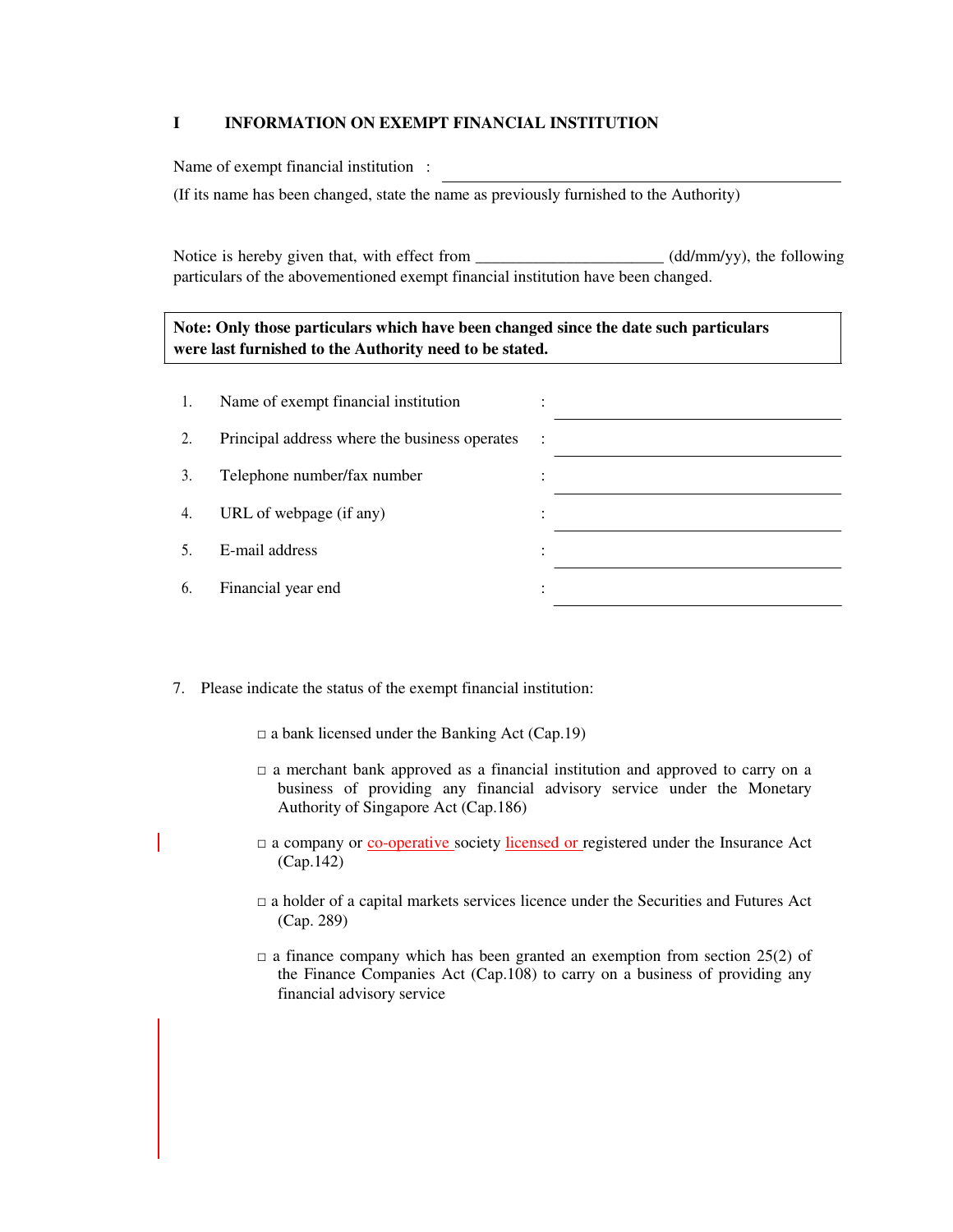*Questions 8, 9 and 10 are only applicable to an insurance broker registered under the Insurance Act (Cap. 142) and exempt from holding financial adviser's licence under section 23(1)(c) ("registered insurance broker")* 

- 8. Please indicate if there has been a change in scope of financial advisory services that the registered insurance broker is providing –
	- $\Box$  The registered insurance broker has changed the scope of financial advisory services that he is providing from any financial advisor services to restricted financial advisory services.
	- $\Box$  The registered insurance broker has changed the scope of financial advisory services that he is providing from restricted financial advisory services to any financial advisor services.
- 9. If the answer to paragraph 8 is that "The registered insurance broker has changed the scope of financial advisory services that he is providing from restricted financial advisory services to any financial advisor services.", please provide the name of the chief executive officer or head of the financial advisory unit<sup>1</sup> who has a minimum of 10 years of relevant working experience in respect of the financial advisory service that the registered insurance broker is seeking to provide, of which at least 5 years in a managerial capacity  $\pm$

Name of chief executive officer / head of the financial advisory unit\*:

10. In respect of a registered insurance broker which provides any financial advisory services, please indicate if there has been a change in the chief executive officer or head of the financial advisory unit who has a minimum of 10 years of relevant working experience in respect of the financial advisory service that the registered insurance broker provides, of which at least 5 years in a managerial capacity.

□ Yes

□ No

If the response is "Yes", please provide the name of the new chief executive officer or head of the financial advisory unit:

Name of chief executive officer / head of the financial advisory unit\*:

For the purposes of questions 8 to 10:

l

(1) "restricted financial advisory services" refers to  $-$ 

(a) the provision of any or all of the following types of financial advisory services by the registered insurance broker –

(i) advising others (other than in the manner specified in sub-paragraph (ii)), either directly or through publications or writings, and whether in electronic, print or other form, concerning any group life policies or incidental individual life policies, other than a contract of reinsurance;

(ii) advising others by issuing or promulgating research analyses or research reports, whether in electronic, print or other form, concerning any group life policies or incidental individual life policies, other than a contract of reinsurance; or

<sup>&</sup>lt;sup>1</sup> Where the chief executive officer of a registered insurance broker does not have a minimum of 10 years of relevant working experience in respect of the financial advisory service that the registered insurance broker is seeking to provide, of which at least 5 years in a managerial capacity, the registered insurance broker shall ensure that the person it employs or appoints as the head of the financial advisory unit meets these requirements.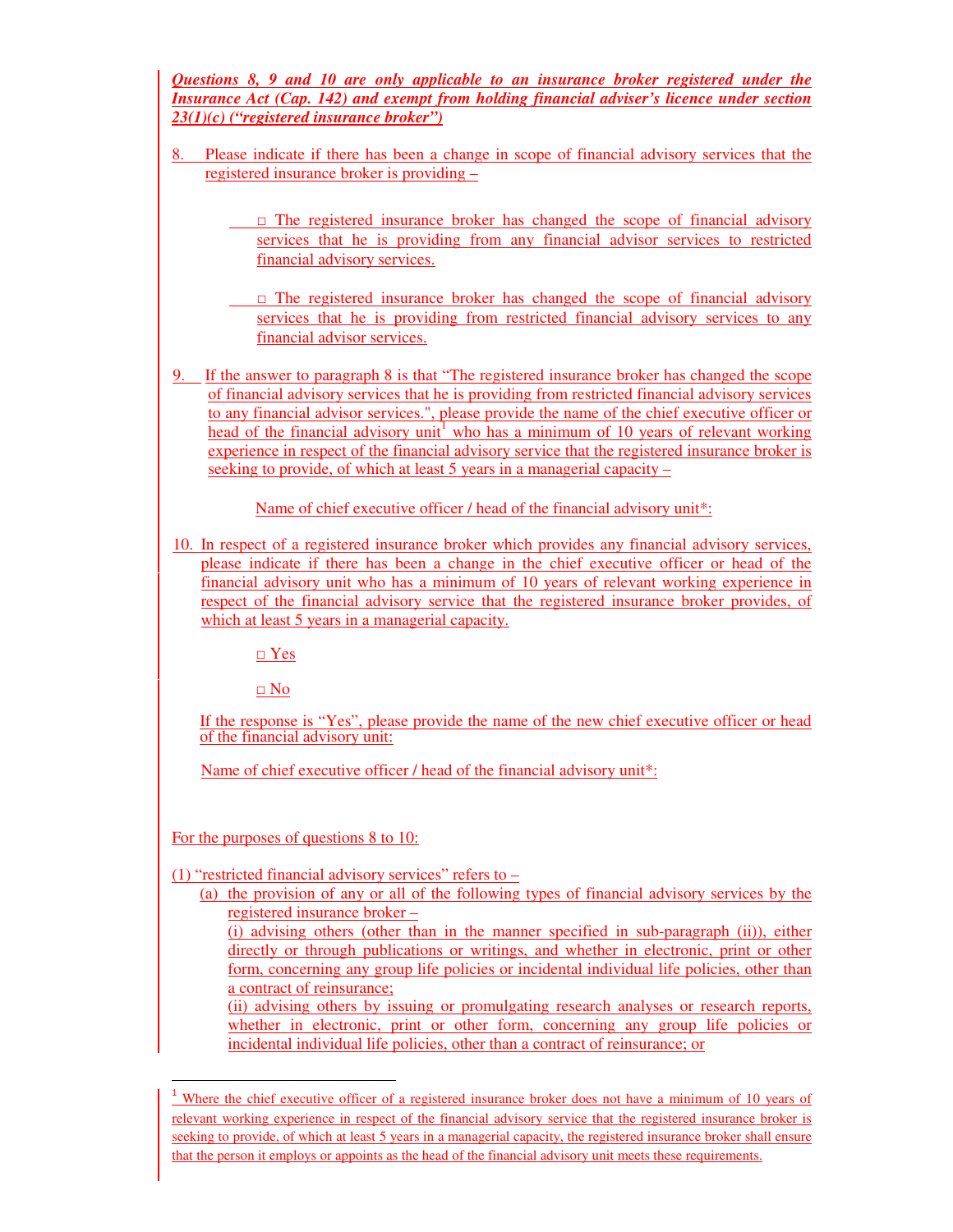(iii) arranging of any contract of insurance in respect of any group life policies or incidental individual life polices, other than a contract of reinsurance;

- (b) if applicable, the revenue of the registered insurance broker earned from carrying on a business concerning or in respect of incidental individual life policies in a financial year does not at any time exceed \$200,000; and
- (c) the revenue of the registered insurance broker earned from carrying on a business of providing the types of financial advisory services referred to in paragraph  $(1)(a)$  in a financial year does not at any time exceed 25% of the total revenue of the registered insurance broker from its business as an insurance broker and of providing financial advisory services in its immediate preceding financial year.
- (2) For the purposes of paragraph  $1(c)$ , in the case where the registered insurance broker does not have an immediately preceding financial year, the revenue of the registered insurance broker earned from carrying on a business of providing the types of financial advisory services referred to in paragraph 1(a) in a financial year shall not at any time exceed 25% of the applicable minimum financial requirements under regulation 17B of the Financial Advisers Regulations (Rg 2).
- (3) The terms "corporate client", "general business", "group life policy", "incidental individual life policy" and "revenue" have the same respective meanings as in regulation 17A(3) of the Financial Advisers Regulations (Rg. 2).
- (4) The terms "chief executive officer" and "head of the financial advisory unit" have the same respective meanings as in the Notice on Requirements for Registered Insurance Brokers Exempt from Holding a Financial Advisers' Licence under Section 23(1)(c) of the Financial Advisers Act (FAA-Nxx).